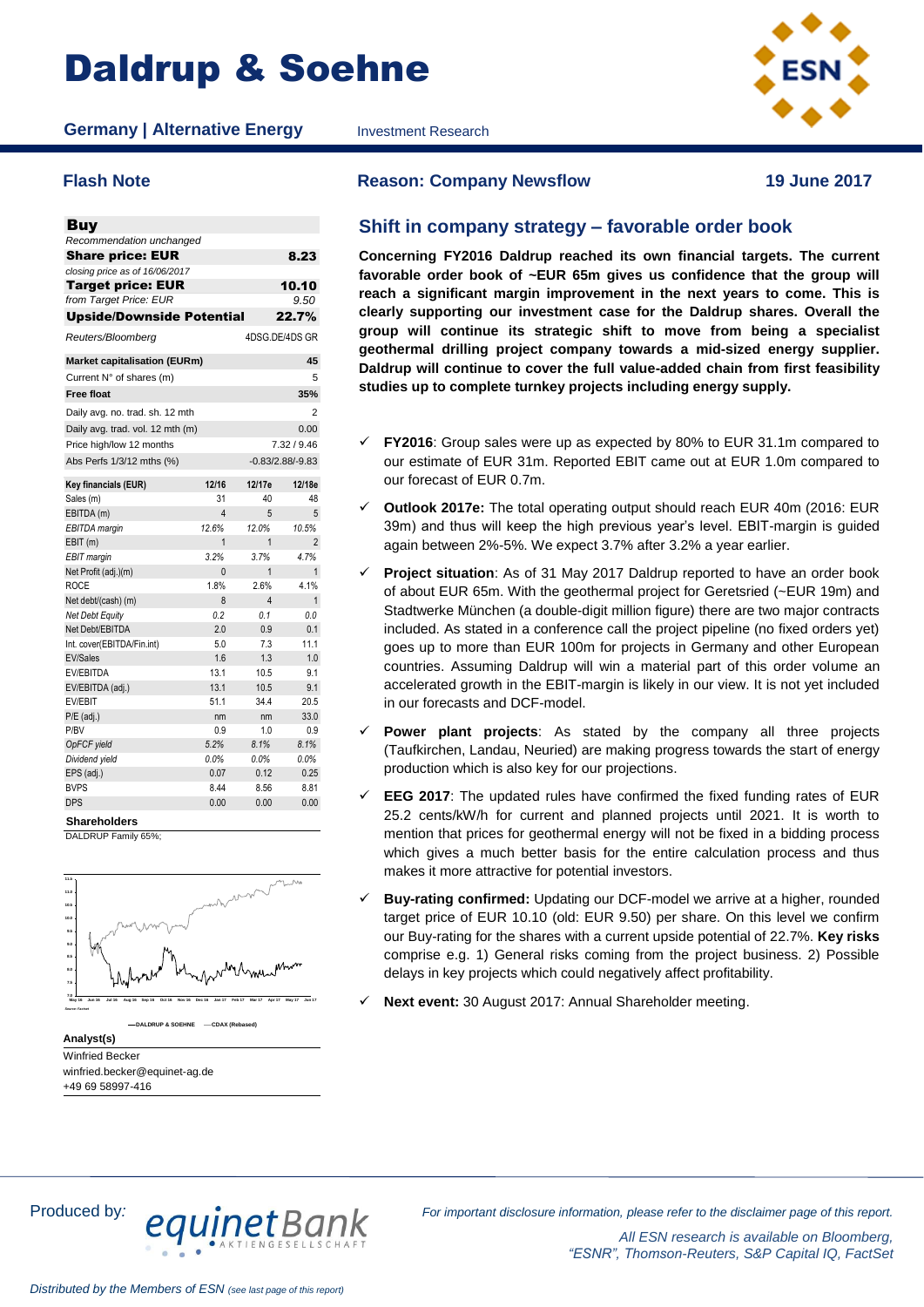

### **Valuation update**

- New target price increased to rounded EUR 10.10 (old: EUR 9.50) per share
- Upside potential to current share price of 22.7%

### **Exhibit 1: Daldrup – DCF-model**

|                                  |        |         | Phase I |        |                |                       |         | Phase II |                     |         | <b>Phase III</b> |
|----------------------------------|--------|---------|---------|--------|----------------|-----------------------|---------|----------|---------------------|---------|------------------|
| EUR m                            | 2017e  | 2018e   | 2019e   | 2020e  | 2021e          | 2022e                 | 2023e   | 2024e    | 2025e               | 2026e   |                  |
|                                  |        |         |         |        |                |                       |         |          |                     |         |                  |
| <b>Revenues</b>                  | 39.7   | 48.0    | 56.0    | 59.5   | 63.5           | 67.3                  | 70.7    | 73.8     | 76.5                | 78.6    |                  |
| growth rate                      | 27.5%  | 20.9%   | 16.7%   | 6.3%   | 6.7%           | 5.9%                  | 5.1%    | 4.4%     | 3.6%                | 2.8%    |                  |
| <b>EBIT</b>                      | 1.5    | 2.3     | 4.0     | 4.7    | 5.0            | 5.1                   | 5.2     | 5.2      | 5.2                 | 5.1     |                  |
| EBIT margin                      | 3.7%   | 4.7%    | 7.1%    | 7.9%   | 7.9%           | 7.6%                  | 7.3%    | 7.0%     | 6.8%                | 6.5%    |                  |
| Tax                              | $-0.4$ | -0.7    | $-1.2$  | $-1.4$ | $-1.5$         | -1.5                  | $-1.6$  | $-1.6$   | $-1.6$              | $-1.5$  |                  |
| Tax rate                         | 30%    | 30%     | 30%     | 30%    | 30%            | 30%                   | 30%     | 30%      | 30%                 | 30%     |                  |
| Depr. & Amort.                   | 3.3    | 2.8     | 2.3     | 2.5    | 2.6            | 2.0                   | 1.7     | 1.6      | 1.6                 | 1.5     |                  |
| % of sales                       | 8.3%   | 5.8%    | 4.1%    | 4.1%   | 4.0%           | 3.0%                  | 2.4%    | 2.2%     | 2.0%                | 1.9%    |                  |
| Capex                            | $-1.6$ | $-1.8$  | $-1.7$  | $-1.5$ | $-1.6$         | $-1.5$                | $-1.5$  | $-1.5$   | $-1.6$              | $-1.6$  |                  |
| % of sales                       | 4.0%   | 3.8%    | 3.0%    | 2.6%   | 2.5%           | 2.3%                  | 2.1%    | 2.1%     | 2.0%                | 2.0%    |                  |
| Change in WC & P                 | $-0.9$ | $-0.8$  | $-0.3$  | 0.0    | 0.5            | 0.5                   | 0.6     | 0.6      | 0.6                 | 0.6     |                  |
| % of sales                       | 2.2%   | 1.6%    | 0.6%    | 0.1%   | $-0.8%$        | $-0.8%$               | $-0.8%$ | $-0.8%$  | $-0.8%$             | $-0.8%$ |                  |
| <b>Free Cash Flow</b>            | 1.8    | 1.8     | 3.1     | 4.1    | 5.0            | 4.6                   | 4.4     | 4.3      | 4.2                 | 4.1     | 76.6             |
| growth rate                      | nm     | $-3.1%$ | 73.6%   | 33.4%  | 19.9%          | $-7.6%$               | $-4.0%$ | $-2.2%$  | $-16%$              | $-2.6%$ | 2.0%             |
| <b>Present Value FCF</b>         | 1.8    | 1.6     | 2.6     | 3.2    | 3.6            | 3.1                   | 2.8     | 2.5      | 2.3                 | 2.1     | 38.4             |
|                                  |        |         |         |        |                |                       |         |          |                     |         |                  |
| PV Phase I                       |        | 12.8    |         |        | Risk free rate |                       | 3.50%   |          | Targ. equity ratio  |         | 55%              |
| PV Phase II                      |        | 12.7    |         |        |                | <b>Premium Equity</b> | 5.00%   |          | <b>Beta</b>         |         | 1.40             |
| PV Phase III                     |        | 38.4    |         |        | Premium Debt   |                       | 2.00%   |          | <b>WACC</b>         |         | 7.51%            |
| <b>Enterprise value</b>          |        | 63.9    |         |        | Sensitivity    |                       |         |          | Growth in phase III |         |                  |
| - Net Debt (Cash)                |        | 7.9     |         |        |                |                       | 1.0%    | 1.5%     | 2.0%                | 2.5%    | 3.0%             |
| - Pension Provisions             |        | 0.8     |         |        |                | 6.76%                 | 10.4    | 11.1     | 12.0                | 13.0    | 14.4             |
| - Minorities & Peripherals       |        | 0.1     |         |        |                | 7.13%                 | 9.6     | 10.2     | 11.0                | 11.9    | 13.0             |
| + MV of financial assets         |        |         |         |        | <b>WACC</b>    | 7.51%                 | 9.0     | 9.5      | 10.1                | 10.9    | 11.8             |
|                                  |        |         |         |        |                |                       |         |          |                     |         |                  |
| - Paid-out dividends for last FY |        | 0.0     |         |        |                | 7.88%                 | 8.4     | 8.8      | 9.4                 | 10.0    | 10.8             |
| +/- Other EV items               |        |         |         |        |                | 8.26%                 | 7.9     | 8.3      | 8.7                 | 9.2     | 9.9              |
| <b>Equity value</b>              |        | 55.1    |         |        |                |                       |         |          |                     |         |                  |
| Number of shares                 |        | 5.441   |         |        |                |                       |         |          |                     |         |                  |
| Value per share $(\epsilon)$     |        | 10.12   |         |        |                |                       |         |          |                     |         |                  |
| Current Price (€)                |        | 8.23    |         |        |                |                       |         |          |                     |         |                  |
| <b>Upside</b>                    |        | 23%     |         |        |                |                       |         |          |                     |         |                  |

*Source: equinet Research*

### **Exhibit 2: Daldrup: Comparison of estimates**

|             | Old  | 2017e<br>New | Chg.  | Old  | 2018e<br><b>New</b> | Chg.  | Old  | 2019e<br><b>New</b> | Chg.    |
|-------------|------|--------------|-------|------|---------------------|-------|------|---------------------|---------|
| Revenues    | 39.5 | 39.7         | 0.5%  | 47.0 | 48.0                | 2.1%  | 55.5 | 56.0                | 0.9%    |
| <b>EBIT</b> | 1.3  | 1.5          | 11.5% | 2.1  | 2.3                 | 7.1%  | 4.2  | 4.0                 | $-4.8%$ |
| <b>EPS</b>  | 0.08 | 0.12         | 51.2% | 0.20 | 0.25                | 22.9% | 0.49 | 0.49                | $0.0\%$ |

*Source: equinet Research*

equinetBank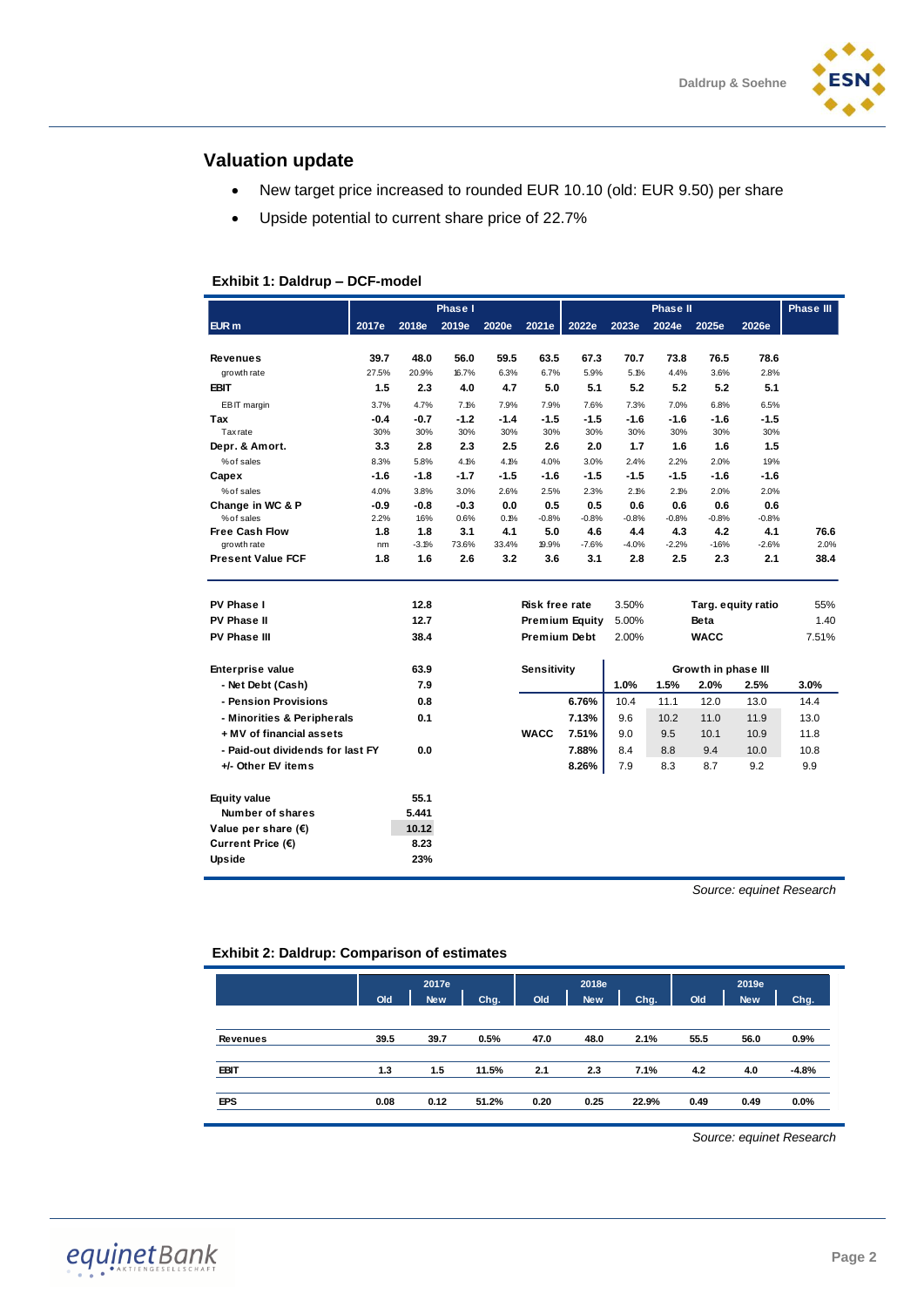After the results publication 2016 and providing the first financial guidance for FY2017e we have updated our model. Most important in our view is the very favorable order book level of EUR 65m as 31 May 2017. With a time-lag this will translate into higher revenues and EBIT numbers in particular for FY2017e and FY2018e. As a result our equity value now came out at EUR 55.1m (old: EUR 51.8m) or rounded EUR 10.10 (old: EUR 9.50) per share. Our base assumptions have not changed and can be seen in Exhibit 1. The perpetual growth rate is unchanged at 2.0%.

### **Earnings outlook improved**

In FY 2016 Daldrup reached its own financial targets. Group sales were up 80.4% to EUR 31.1m, while the EBIT-margin (based on turnover) reached 2.8% which was at the lower end of the guided corridor of 2-5%.



**Exhibit 3: Total operating output and EBIT-margin**

0% 1%

2%

3%

4% 5%

A key point which is clearly supporting our investment case is the high order book of EUR 65m as of 31 May 2017. Major orders included are e.g. the geothermal drilling project in Geretsried (Germany) of about EUR 19m and another one for the Stadtwerke München (a double-digit million figure). Furthermore it was indicated by the company that the potential project pipeline (no signed orders yet) goes up to more than EUR100m for further geothermal drilling projects in Germany and some European countries. In this context it is worth to mention that the company currently is working at its capacity limit related to its workforce. This potential order volume is not yet included in our P&L and CF-forecasts as well as in our DCF-model.

*Source: Company data, equinet Research*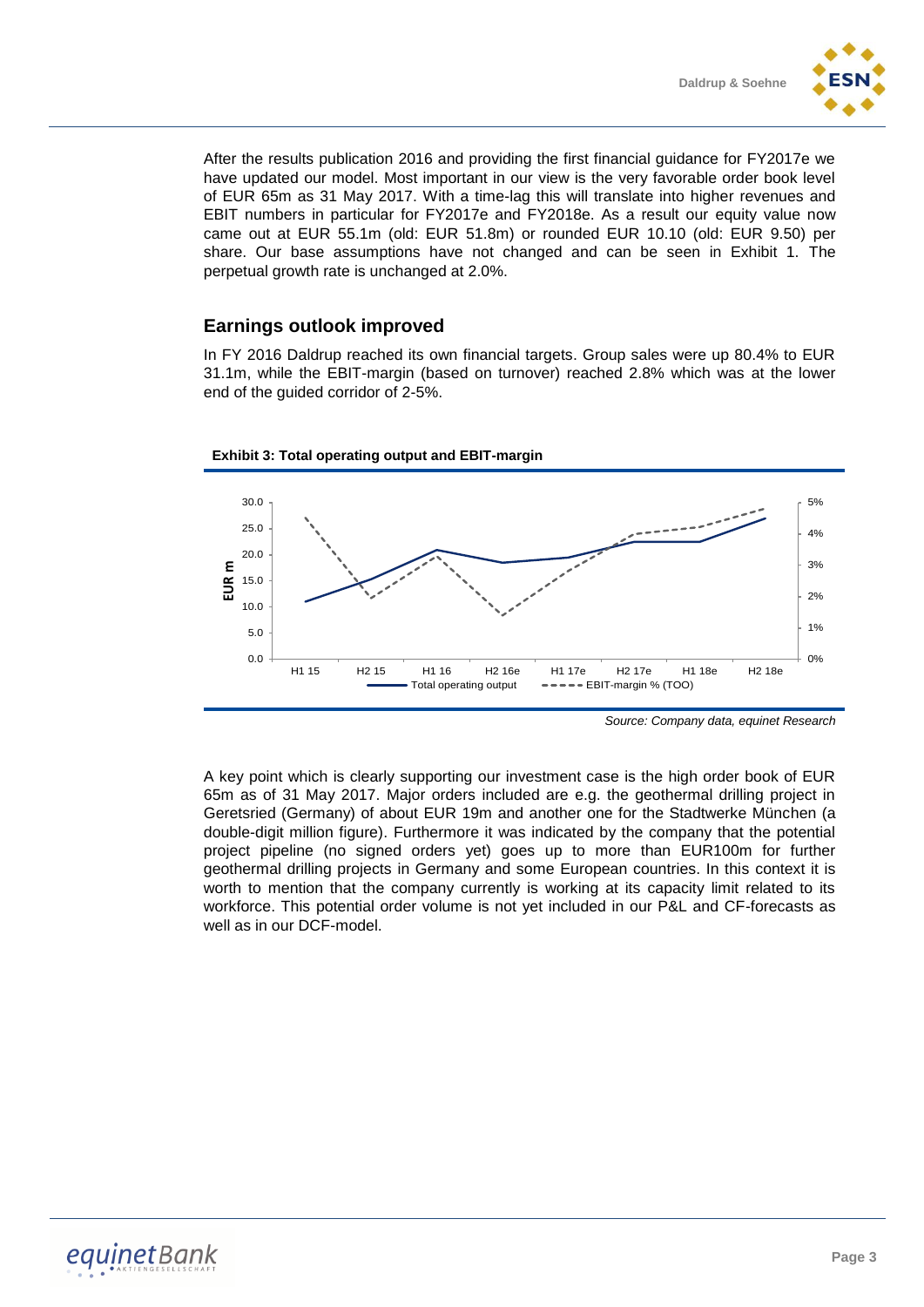





*Source: Company data, equinet Research*

With regard to the existing projects in **Taufkirchen** (Daldrup share: 38.6%) the replacement of heat exchangers is on track according to Daldrup and electricity production is expected to start in late summer. The same is the case for the **Landau** project (Daldrup share: 40%). The main operation plan already has been prolonged and after some final technical checks regular energy production could start too in the 2nd half of 2017. Concerning the **Neuried** project in March 2017 the administrative court of Freiburg dismissed the law suit of the town of Kehl against the existing drill permit and now the project continues as planned. The start of the regular electricity production generally will deliver a more steadily revenue and cashflow stream.

Based on the updated project situation it seems reasonable to us that for FY2017e a total operating output of EUR 40m will be achieved and it is our assumption that the EBIT-margin will improve further from 3.2% to 3.7%. Mid-term we expect more and more an operational leverage to become visible so that the EBIT-margin will increase further. Our estimate for FY2019e is 7.1%.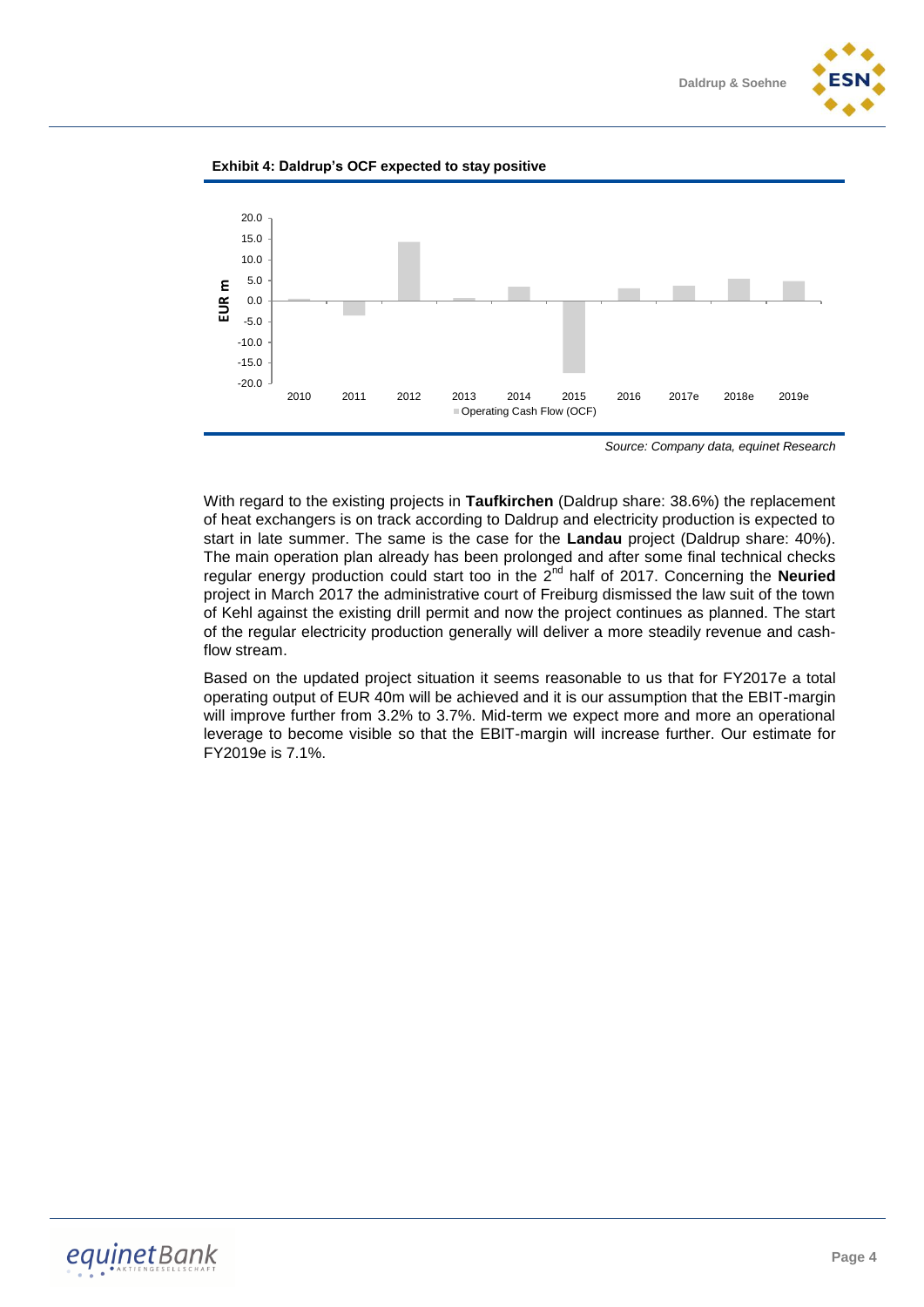

### Daldrup & Soehne : Summary tables

| <b>PROFIT &amp; LOSS (EURm)</b>                   | 12/2014      | 12/2015      | 12/2016        | 12/2017e       | 12/2018e       | 12/2019e       |
|---------------------------------------------------|--------------|--------------|----------------|----------------|----------------|----------------|
| Sales                                             | 52.3         | 17.3         | 31.1           | 39.7           | 48.0           | 56.0           |
| Cost of Sales & Operating Costs                   | $-57.1$      | $-17.3$      | $-27.2$        | $-35.0$        | $-43.0$        | $-49.7$        |
| Non Recurrent Expenses/Income                     | 0.0          | 0.0          | 0.0            | 0.0            | 0.0            | 0.0            |
| <b>EBITDA</b>                                     | $-4.8$       | $-0.1$       | 3.9            | 4.8            | 5.1            | 6.3            |
| EBITDA (adj.)*                                    | $-4.8$       | -0.1         | 3.9            | 4.8            | 5.1            | 6.3            |
| Depreciation                                      | $-13.5$      | 0.8          | $-2.9$         | $-3.3$         | $-2.8$         | $-2.3$         |
| EBITA                                             | $-18.3$      | 0.7          | 1.0            | 1.5            | 2.3            | 4.0            |
| EBITA (adj)*                                      | $-18.3$      | 0.7          | 1.0            | 1.5            | 2.3            | 4.0            |
| Amortisations and Write Downs                     | 0.0          | 0.0          | 0.0            | 0.0            | 0.0            | 0.0            |
| of which PPA amortisation                         |              |              |                |                |                |                |
| <b>EBIT</b>                                       | 0.0          | 0.0          | 0.0            | 0.0            | 0.0            | 0.0            |
|                                                   | $-18.3$      | 0.7          | 1.0            | 1.5            | 2.3            | 4.0            |
| EBIT (adj)*                                       | $-18.3$      | 0.7          | 1.0            | 1.5            | 2.3            | 4.0            |
| Net Financial Interest                            | $-0.6$       | $-0.7$       | $-0.8$         | $-0.7$         | $-0.5$         | $-0.3$         |
| <b>Other Financials</b>                           | 0.0          | 0.0          | 0.0            | 0.0            | 0.0            | 0.0            |
| Associates                                        | 0.0          | 0.0          | 0.0            | 0.0            | 0.0            | 0.0            |
| Other Non Recurrent Items                         | 0.0          | 0.0          | 0.0            | 0.0            | 0.0            | 0.0            |
| Earnings Before Tax (EBT)                         | $-18.9$      | 0.0          | 0.2            | 0.8            | 1.8            | 3.7            |
| Tax                                               | $-0.1$       | 0.1          | $-0.1$         | $-0.2$         | $-0.5$         | $-1.1$         |
| Tax rate                                          | n.m.         | n.m.         | 32.1%          | 30.0%          | 30.0%          | 30.0%          |
| <b>Discontinued Operations</b>                    | 0.0          | 0.0          | 0.0            | 0.0            | 0.0            | 0.0            |
| Minorities                                        | 2.7          | 0.2          | 0.2            | 0.1            | 0.1            | 0.1            |
| Net Profit (reported)                             | $-16.3$      | 0.4          | 0.4            | 0.7            | 1.4            | 2.7            |
| Net Profit (adj.)                                 | $-16.3$      | 0.4          | 0.4            | 0.7            | 1.4            | 2.7            |
| <b>CASH FLOW (EURm)</b>                           | 12/2014      | 12/2015      | 12/2016        | 12/2017e       | 12/2018e       | 12/2019e       |
| Cash Flow from Operations before change in NWC    | 1.1          | $-7.0$       | 3.1            | 6.1            | 6.2            | 5.2            |
| Change in Net Working Capital                     | 2.4          | $-10.4$      | 0.0            | $-0.9$         | $-0.8$         | $-0.3$         |
| <b>Cash Flow from Operations</b>                  | 3.5          | $-17.4$      | 3.1            | 5.2            | 5.4            | 4.9            |
| Capex                                             | $-1.3$       | $-0.6$       | $-0.9$         | $-1.6$         | $-1.8$         | $-1.7$         |
| Net Financial Investments                         | 0.0          | 0.0          | 0.0            | 0.0            | 0.0            | 0.0            |
| <b>Free Cash Flow</b>                             | 2.2          | $-18.0$      | 2.2            | 3.6            | 3.6            | 3.2            |
| Dividends                                         | $-0.6$       | 0.0          | 0.0            | 0.0            | 0.0            | 0.0            |
| Other (incl. Capital Increase & share buy backs)  | 0.0          | 0.0          | 0.0            | 0.0            | 0.0            | 0.0            |
|                                                   |              |              |                |                |                |                |
|                                                   |              |              |                |                |                |                |
| <b>Change in Net Debt</b>                         | 1.6          | $-18.0$      | 2.2            | 3.6            | 3.6            | 3.2            |
| <b>NOPLAT</b>                                     | $-12.8$      | 0.5          | 0.7            | 1.0            | 1.6            | 2.8            |
| <b>BALANCE SHEET &amp; OTHER ITEMS (EURm)</b>     | 12/2014      | 12/2015      | 12/2016        | 12/2017e       | 12/2018e       | 12/2019e       |
| Net Tangible Assets                               | 28.9         | 26.5         | 24.6           | 23.0           | 22.0           | 21.4           |
| Net Intangible Assets (incl.Goodwill)             | 2.7          | 2.0          | 1.3            | 1.3            | 1.2            | 1.2            |
| Net Financial Assets & Other                      | 24.4         | 22.7         | 21.9           | 21.9           | 21.9           | 21.9           |
| <b>Total Fixed Assets</b>                         | 55.9         | 51.3         | 47.9           | 46.1           | 45.2           | 44.5           |
| Inventories                                       | 2.1          | 12.5         | 17.0           | 18.1           | 19.0           | 19.4           |
| Trade receivables                                 | 6.5          | 5.7          | 4.9            | 5.2            | 5.5            | 5.6            |
| Other current assets                              | 10.0         | 16.2         | 20.9           | 15.5           | 15.5           | 15.7           |
| Cash (-)                                          | $-4.5$       | $-3.2$       | $-0.8$         | $-3.8$         | $-6.6$         | $-9.3$         |
| <b>Total Current Assets</b>                       | 23.1         | 37.6         | 43.5           | 42.5           | 46.6           | 49.9           |
| <b>Total Assets</b>                               | 79.0         | 88.9         | 91.4           | 88.7           | 91.7           | 94.5           |
| Shareholders Equity                               | 45.6         | 45.9         | 45.9           | 46.6           | 47.9           | 50.6           |
| Minority                                          | 0.8          | 0.5          | 0.1            | 0.0            | $-0.1$         | $-0.2$         |
| <b>Total Equity</b>                               | 46.4         | 46.5         | 46.1           | 46.6           | 47.9           | 50.4           |
| Long term interest bearing debt                   | $-0.6$       | 0.9          | $-3.4$         | $-5.0$         | $-6.8$         | $-8.3$         |
| Provisions                                        | 3.8          | 3.1          | 3.2            | 3.6            | 3.4            | $3.2\,$        |
| Other long term liabilities                       | 13.7         | 22.6         | 23.8           | 20.2           | 22.6           | 23.3           |
| <b>Total Long Term Liabilities</b>                | 16.9         | 26.6         | 23.6           | 18.8           | 19.2           | 18.2           |
| Short term interest bearing debt                  | 10.0         | 11.0         | 12.0           | 13.0           | 14.0           | 15.0           |
| Trade payables                                    | 5.0          | 4.2          | 7.9            | 8.4            | 8.8            | 9.0            |
| Other current liabilities                         | 0.8          | 0.6          | 1.8            | 1.8            | 1.8            | 1.8            |
| <b>Total Current Liabilities</b>                  | 15.7         | 15.8         | 21.7           | 23.2           | 24.6           | 25.8           |
| <b>Total Liabilities and Shareholders' Equity</b> | 79.0         | 88.9         | 91.4           | 88.7           | 91.7           | 94.5           |
| <b>Net Capital Employed</b>                       | 68.7         | 80.9         | 80.9           | 74.7           | 74.5           | 74.4           |
| <b>Net Working Capital</b>                        | 3.6          | 14.0         | 14.0           | 14.9           | 15.6           | 16.0           |
|                                                   |              |              |                |                |                |                |
|                                                   | 12/2014      | 12/2015      | 12/2016        | 12/2017e       | 12/2018e       | 12/2019e       |
| <b>GROWTH &amp; MARGINS</b><br>Sales growth       | $-14.0%$     | -67.0%       | 80.4%          | 27.5%          | 20.9%          | 16.7%          |
| EBITDA (adj.)* growth                             | n.m.         | n.m.         | n.m.           | 21.5%          | 6.3%           | 24.8%          |
| EBITA (adj.)* growth<br>EBIT (adj)*growth         | n.m.<br>n.m. | n.m.<br>n.m. | 42.9%<br>42.9% | 45.0%<br>45.0% | 55.2%<br>55.2% | 77.8%<br>77.8% |

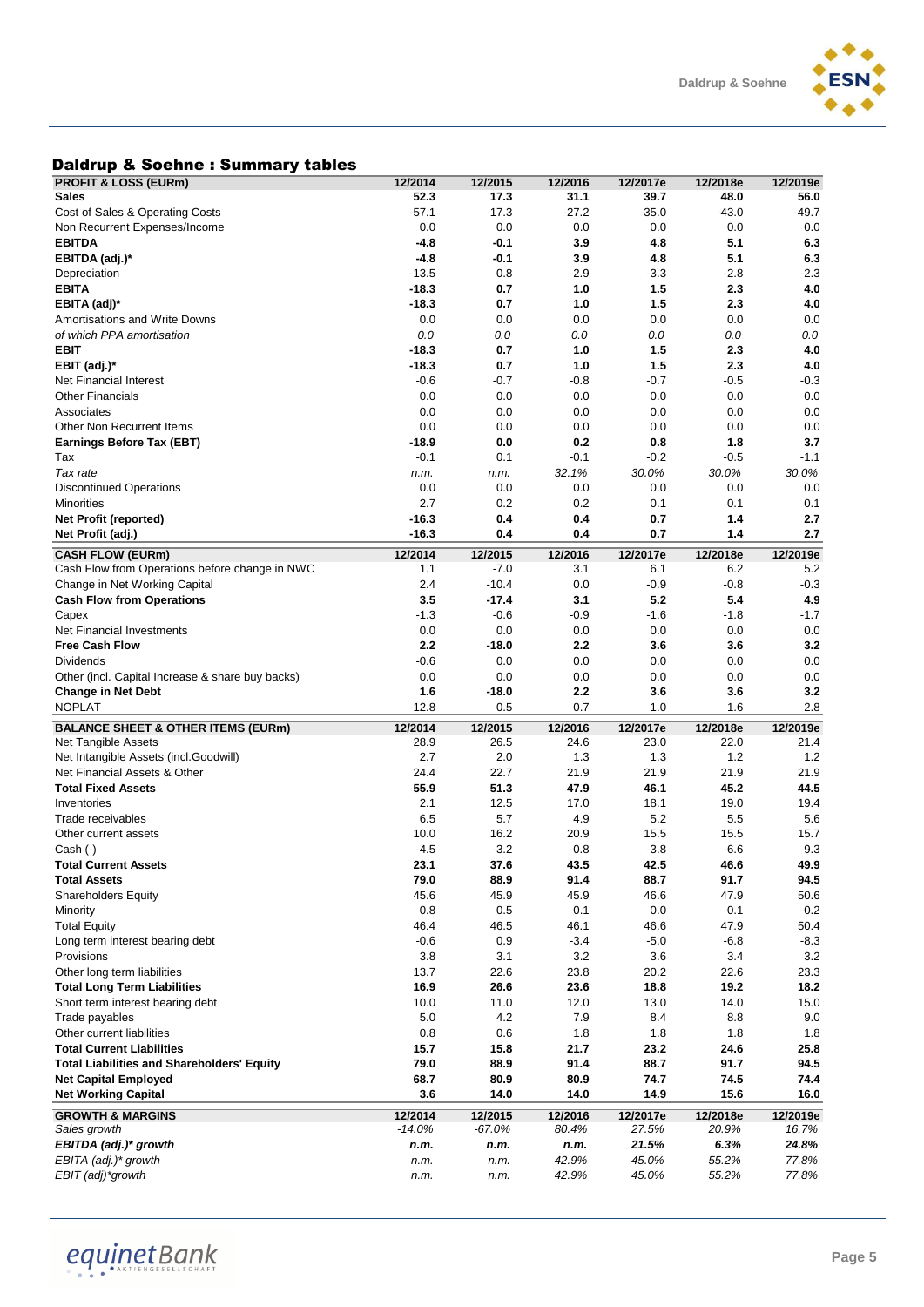### Daldrup & Soehne : Summary tables

| Daiurup & Joenne . Jummary tables                        |          |          |         |          |                |                |
|----------------------------------------------------------|----------|----------|---------|----------|----------------|----------------|
| <b>GROWTH &amp; MARGINS</b>                              | 12/2014  | 12/2015  | 12/2016 | 12/2017e | 12/2018e       | 12/2019e       |
| Net Profit growth                                        | n.m.     | n.m.     | 2.3%    | 72.6%    | 106.2%         | 96.4%          |
| EPS adj. growth                                          | n.m.     | n.m.     | 2.3%    | 72.6%    | 106.2%         | 96.4%          |
| DPS adj. growth                                          | n.m.     |          |         |          |                | n.m.           |
| EBITDA (adj)* margin                                     | n.m.     | n.m.     | 12.6%   | 12.0%    | 10.5%          | 11.3%          |
| EBITA (adj)* margin                                      | $-35.0%$ | 4.1%     | 3.2%    | 3.7%     | 4.7%           | 7.1%           |
| EBIT (adj)* margin                                       | n.m.     | 4.1%     | 3.2%    | 3.7%     | 4.7%           | 7.1%           |
| <b>RATIOS</b>                                            | 12/2014  | 12/2015  | 12/2016 | 12/2017e | 12/2018e       | 12/2019e       |
| Net Debt/Equity                                          | 0.1      | 0.2      | 0.2     | 0.1      | 0.0            | $-0.1$         |
| Net Debt/EBITDA                                          | $-1.0$   | $-142.1$ | 2.0     | 0.9      | 0.1            | $-0.4$         |
| Interest cover (EBITDA/Fin.interest)                     | n.m.     | n.m.     | 5.0     | 7.3      | 11.1           | 18.8           |
| Capex/D&A                                                | 9.5%     | $-80.7%$ | 30.7%   | 48.1%    | 65.1%          | 73.0%          |
| Capex/Sales                                              | 2.5%     | 3.6%     | 2.9%    | 4.0%     | 3.8%           | 3.0%           |
| NWC/Sales                                                | 7.0%     | 81.1%    | 45.0%   | 37.5%    | 32.6%          | 28.5%          |
| ROE (average)                                            | $-30.1%$ | 0.8%     | 0.8%    | 1.4%     | 2.9%           | 5.4%           |
| ROCE (adj.)                                              | $-36.4%$ | 1.2%     | 1.8%    | 2.6%     | 4.1%           | 7.3%           |
| <b>WACC</b>                                              | 7.5%     | 7.5%     | 7.5%    | 7.5%     | 7.5%           | 7.5%           |
| ROCE (adj.)/WACC                                         | $-4.8$   | 0.2      | 0.2     | 0.3      | 0.5            | 1.0            |
|                                                          |          |          |         |          |                |                |
| PER SHARE DATA (EUR)***                                  | 12/2014  | 12/2015  | 12/2016 | 12/2017e | 12/2018e       | 12/2019e       |
| Average diluted number of shares                         | 5.4      | 5.4      | 5.4     | 5.4      | 5.4            | 5.4            |
| EPS (reported)                                           | $-2.99$  | 0.07     | 0.07    | 0.12     | 0.25           | 0.49           |
| EPS (adj.)                                               | $-2.99$  | 0.07     | 0.07    | 0.12     | 0.25           | 0.49           |
| <b>BVPS</b>                                              | 8.38     | 8.44     | 8.44    | 8.56     | 8.81           | 9.30           |
| <b>DPS</b>                                               | 0.00     | 0.00     | 0.00    | 0.00     | 0.00           | 0.10           |
|                                                          |          |          |         |          |                |                |
|                                                          |          |          |         |          |                |                |
| <b>VALUATION</b>                                         | 12/2014  | 12/2015  | 12/2016 | 12/2017e | 12/2018e       | 12/2019e       |
| EV/Sales                                                 | 1.4      | 3.2      | 1.6     | 1.3      | 1.0            | 0.8            |
| EV/EBITDA                                                | n.m.     | n.m.     | 13.1    | 10.5     | 9.1            | 6.8            |
| EV/EBITDA (adj.)*                                        | n.m.     | n.m.     | 13.1    | 10.5     | 9.1            | 6.8            |
| EV/EBITA                                                 | $-3.9$   | 78.8     | 51.1    | 34.4     | 20.5           | 10.7           |
| EV/EBITA (adj.)*                                         | $-3.9$   | 78.8     | 51.1    | 34.4     | 20.5           | 10.7           |
| EV/EBIT                                                  | n.m.     | 78.8     | 51.1    | 34.4     | 20.5           | 10.7           |
| EV/EBIT (adj.)*                                          | n.m.     | 78.8     | 51.1    | 34.4     | 20.5           | 10.7           |
| $P/E$ (adj.)                                             | n.m.     | n.m.     | n.m.    | n.m.     | 33.0           | 16.8           |
| P/BV                                                     | 1.4      | 1.0      | 0.9     | 1.0      | 0.9            | 0.9            |
| <b>Total Yield Ratio</b>                                 | 0.0%     | 0.0%     | 0.0%    | 0.0%     | 0.0%           | 1.2%           |
| EV/CE                                                    | 2.0      | 1.3      | 1.3     | 1.3      | $1.2$          | 1.1            |
| OpFCF yield                                              | 3.4%     | $-39.9%$ | 5.2%    | 8.1%     | 8.1%           | 7.2%           |
| OpFCF/EV                                                 | 3.1%     | $-32.7%$ | 4.3%    | 7.3%     | 7.9%           | 7.5%           |
| Payout ratio                                             | 0.0%     | 0.0%     | 0.0%    | 0.0%     | 0.0%           | 20.4%          |
| Dividend yield (gross)                                   | 0.0%     | 0.0%     | 0.0%    | 0.0%     | 0.0%           | 1.2%           |
| EV AND MKT CAP (EURm)                                    | 12/2014  | 12/2015  | 12/2016 | 12/2017e | 12/2018e       | 12/2019e       |
| Price** (EUR)                                            | 12.05    | 8.29     | 7.77    | 8.23     | 8.23           | 8.23           |
| Outstanding number of shares for main stock              | 5.4      | 5.4      | 5.4     | 5.4      | 5.4            | 5.4            |
| <b>Total Market Cap</b>                                  | 66       | 45       | 42      | 45       | 45             | 45             |
| <b>Net Debt</b>                                          | 5        | 9        | 8       | 4        | 1              | $-3$           |
| o/w Cash & Marketable Securities (-)                     | $-5$     | $-3$     | $-1$    | -4       | $-7$           | -9             |
| $o/w$ Gross Debt $(+)$                                   | 9        | 12       | 9       | 8        | $\overline{7}$ | $\overline{7}$ |
| <b>Other EV components</b><br>Enterprise Value (EV adj.) | 1        | 1<br>55  | 1<br>51 | 1<br>50  | 1              | $\mathbf{1}$   |

**Source: Company, equinet Bank estimates.** 

*Notes*

*\* Where EBITDA (adj.) or EBITA (adj)= EBITDA (or EBITA) -/+ Non Recurrent Expenses/Income and where EBIT (adj)= EBIT-/+ Non Recurrent Expenses/Income - PPA amortisation \*\*Price (in local currency): Fiscal year end price for Historical Years and Current Price for current and forecasted years*

Sector: Alternative Energy/Renewable Energy Equipment<br>
Company Description: Daldrup & Söhne AG engages in the provision of drilling and environmental services. It operates through the<br>
Collyoning Description: Daldrup & Söh and test<br>recoverin0000<br>00000000000<br>00

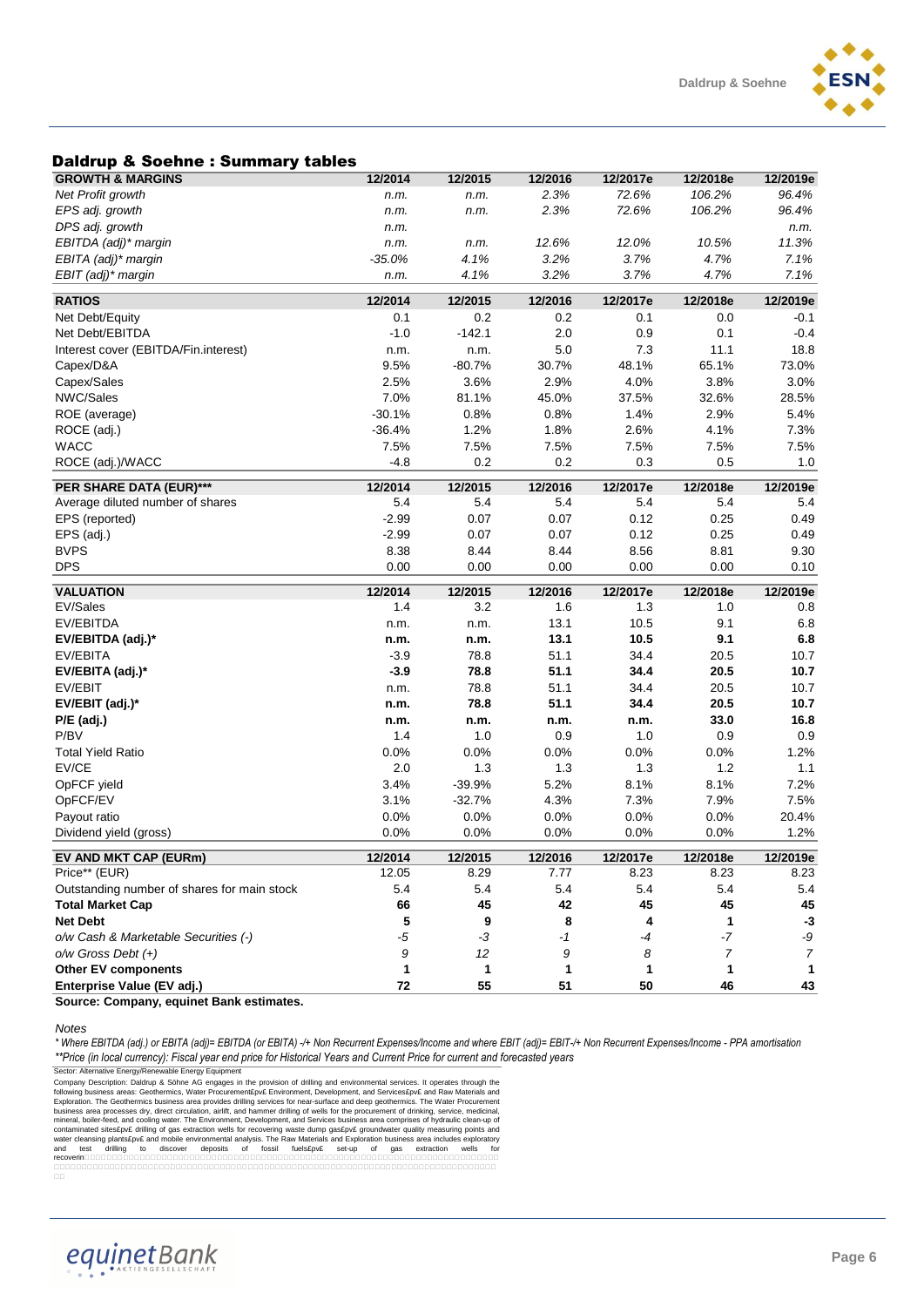

#### **Recommendations and Disclosures**

| <b>Recommendations and Disclosures</b> |                                |                |                 |                  |                           |                    |                |                                 |                          |
|----------------------------------------|--------------------------------|----------------|-----------------|------------------|---------------------------|--------------------|----------------|---------------------------------|--------------------------|
| Coverage                               | <b>Analyst</b>                 | <b>Target</b>  | Rating          | Disc.            | Coverage                  | <b>Analyst</b>     | <b>Target</b>  | Rating                          | Disc.                    |
| 2G Energy                              | Rüzgar                         | 22.50          | Neutral         | 2/3/5            | Procredit Holding         | Häßler             | 15.60          | Accumulate                      | $\overline{2}$           |
| 4SC                                    | <b>Miemietz</b>                | 3.50           | Buy             | $\overline{7}$   | PSI                       | <b>Droste</b>      | 13.00          | Accumulate                      | 2/3                      |
| Aareal Bank                            | Häßler                         | 38.00          | Neutral         |                  | PWO                       | Schuldt            | 53.00          | Accumulate                      | 2/3                      |
| Ad pepper                              | Heilmann                       | 2.20           | Neutral         | 2/3              | RIB Software              | Droste             | 16.50          | Buy                             | 2/3                      |
| adidas                                 | Josef son                      | 180.00         | Buy             |                  | RTL Group                 | Josef son          | 81.00          | Accumulate                      |                          |
| Adler Modemaerkte                      | Josef son                      | 7.50           | Buy             | $\overline{7}$   | SAF-Holland               | Schuldt            | 17.00          | Accumulate                      | $\overline{\mathcal{I}}$ |
| ADLER Real Est at e                    | Häßler                         | 17.00          | Buy             |                  | Siegfried Holding AG      | Miemietz           | 220.00         | Accumulate                      |                          |
| Aixtron                                | Sen                            | 4.00           | Neutral         | 2/3              | <b>SLM Solutions</b>      | Sen                | 27.50          | Reduce                          |                          |
| Allianz                                | Häßler                         | 185.00         | Accumulate      |                  | SMTScharf AG              | Rüzgar             | 14.50          | Neutral                         | 2/3                      |
| Axel Springer                          | Josef son                      | 51.00          | Neutral         |                  | Software AG               | <b>Droste</b>      | 30.00          | Sell                            |                          |
| Bayer                                  | Miemietz                       | 118.00         | Buy             |                  | Stabilus                  | Tanzer             | 71.00          | Accumulate                      |                          |
| <b>BB</b> Biotech                      | Miemietz                       | 60.00          | Buy             | $\overline{7}$   | Suedzucker                | Bruns              | 20.00          | Neutral                         |                          |
| <b>Biotest</b>                         | Miemietz                       | 19.00          | Neutral         | 2/3              | SuessMicroTec             | Sen                | 11.00          | Accumulate                      | 2/3                      |
| <b>BMW</b>                             | Schuldt                        | 98.00          | Accumulate      |                  | Surteco                   | Mildner            | 26.10          | Accumulate                      | 2/3                      |
| Cenit                                  | <b>Droste</b>                  | 22.50          | Buy             |                  | Symrise                   | Hinkel             | 67.00          | Neutral                         |                          |
| comdirect<br>Commerzbank               | Häßler<br>Häßler               | 8.00<br>9.50   | Sell<br>Neutral |                  | Syzygy AG<br>Talanx Group | Heilmann<br>Häßler | 11.50<br>34.00 | Neutral<br>Neutral              | 2/3                      |
| Continental                            | Schuldt                        | 240.00         | Buy             |                  | <b>Technot rans</b>       | Becker             | 36.00          | Neutral                         | 2/3                      |
| CORESTATE Capit al Holding S.A.        | Mayer                          | 39.00          | Accumulate      | 2/5              | TELECOLUMBUS              | Sen                | 12.00          | Buy                             |                          |
| CTS Eventim                            | Heilmann                       | 40.00          | Buy             |                  | Telefonica Deutschland    | Sen                | 3.70           | Sell                            |                          |
| Daimler AG                             | Schuldt                        | 84.00          | Buy             |                  | United Internet           | Sen                | 55.00          | Buy                             |                          |
| Daldrup & Soehne                       | Becker                         | 10.10          | Buy             | 2/3/5            | va-Q-tec                  | Sen                | 17.00          | Neutral                         | 2/3/5                    |
| Demire                                 | Mayer                          | 4.20           | Accumulate      |                  | Viscom                    | Rüzgar             | 18.00          | Accumulate                      | 2/3                      |
| Deut sche Bank                         | Häßler                         | 19.00          | Buy             |                  | Volkswagen                | Schuldt            | 166.00         | Buy                             |                          |
| Deutsche EuroShop                      | Mayer                          | 42.00          | Accumulate      |                  | <b>WCM AG</b>             | Mayer              | 3.25           | Neutral                         | 2/3                      |
| Deutsche Pf andbrief bank              | Häßler                         | 12.00          | Accumulate      |                  | Wilex                     | Miemietz           | 4.00           | Buy                             | 2/3                      |
| Deutsche Telekom                       | Sen                            | 15.50          | Neutral         |                  | <b>Wincor Nixdorf</b>     | Sen                | 50.00          | Accumulate                      |                          |
| Drillisch                              | Sen                            | 66.00          | Buy             |                  | windeln.de                | Josef son          | 5.00           | Buy                             | $\bar{2}$                |
| ElringKlinger                          | Schuldt                        | 17.00          | Reduce          |                  |                           |                    |                |                                 |                          |
| elumeo SE                              | Josef son                      | 9.60           | Buy             |                  |                           |                    |                |                                 |                          |
| EpigenomicsAG                          | Miemietz                       | 7.52           | Neutral         | 2/3              |                           |                    |                |                                 |                          |
| Euromicron AG                          | <b>Droste</b>                  | 13.00          | Buy             | 2/3/5            |                           |                    |                |                                 |                          |
| Ferratum                               | Häßler                         | 25.00          | Buy             |                  |                           |                    |                |                                 |                          |
| Fielmann                               | Heilmann                       | 58.00          | Sell            |                  |                           |                    |                |                                 |                          |
| Freenet                                | Sen                            | 36.00          | Buy             | $\boldsymbol{2}$ |                           |                    |                |                                 |                          |
| FuchsPetrolub                          | Hinkel                         | 47.00          | Neutral         |                  |                           |                    |                |                                 |                          |
| Gerry Weber                            | Josef son                      | 10.00          | Reduce          |                  |                           |                    |                |                                 |                          |
| Gesco                                  | Becker                         | 25.40          | Accumulate      | 2/3/5            |                           |                    |                |                                 |                          |
| <b>GFT Technologies</b>                | <b>Droste</b>                  | 28.00          | Buy             | 2/3              |                           |                    |                |                                 |                          |
| Gigaset                                | Sen                            | 0.85           | Accumulate      | 2/3              |                           |                    |                |                                 |                          |
| Grenke                                 | Häßler                         | 200.00         | Buy             |                  |                           |                    |                |                                 |                          |
| Hannover Re                            | Häßler                         | 100.00         | Neutral         |                  |                           |                    |                |                                 |                          |
| Hornbach Holding                       | Bruns                          | 89.00          | Buy             |                  |                           |                    |                |                                 |                          |
| Hugo Boss                              | Josef son                      | 78.00          | Buy             |                  |                           |                    |                |                                 |                          |
| <b>Hypoport AG</b>                     | Häßler                         | 114.00         | Accumulate      | 7                |                           |                    |                |                                 |                          |
| Kontron                                | Sen                            | 3.60           | Buy             |                  |                           |                    |                |                                 |                          |
| <b>KWS</b>                             | Hinkel                         | 346.00         | Neutral         |                  |                           |                    |                |                                 |                          |
| Leoni                                  | Schuldt                        | 40.00          | Neutral         |                  |                           |                    |                |                                 |                          |
| Linde                                  | Hinkel                         | 174.00         | Accumulate      |                  |                           |                    |                |                                 |                          |
| Logwin                                 | Mildner                        | 145.00         | Neutral         | 2/3/5            |                           |                    |                |                                 |                          |
| Manz AG                                | Rüzgar                         | 42.50          | Accumulate      | 2/3              |                           |                    |                |                                 |                          |
| MAXAutomation AG                       | Becker                         | 8.65           | Buy             | 2/3/5            |                           |                    |                |                                 |                          |
| Merck                                  | Miemietz                       | 91.00          | Neutral         |                  |                           |                    |                |                                 |                          |
| Merkur Bank                            | Häßler                         | 9.30           | Buy             | 2/7              |                           |                    |                |                                 |                          |
| Metro<br><b>MLP</b>                    | Bruns<br>Häßler                | 38.00          | Buy             | 2/3              |                           |                    |                |                                 |                          |
|                                        |                                | 6.00           | Neutral         |                  |                           |                    |                |                                 |                          |
| MTU Aero Engines                       | Rüzgar                         | 135.00         | Accumulate      | $\overline{2}$   |                           |                    |                |                                 |                          |
| Munich Re<br>Nemet schek SE            | Häßler                         | 180.00         | Neutral         |                  |                           |                    |                |                                 |                          |
| NexusAG                                | <b>Droste</b><br><b>Droste</b> | 47.00<br>20.00 | Reduce          | 5                |                           |                    |                |                                 |                          |
| Norma Group                            | Schuldt                        | 56.00          | Buy             |                  |                           |                    |                |                                 |                          |
| OHB SE                                 | Rüzgar                         | 25.00          | Buy<br>Neutral  | $\overline{7}$   |                           |                    |                |                                 |                          |
| OVB Holding AG                         | Häßler                         | 20.00          | Accumulate      | 2/5/7            |                           |                    |                |                                 |                          |
| Patrizia                               | Häßler                         | 22.00          | Buy             |                  |                           |                    |                |                                 |                          |
| Pfeiffer Vacuum                        | Sen                            | 124.00         | Accumulate      | 5                |                           |                    |                |                                 |                          |
| *=Coverage suspended                   |                                |                |                 |                  |                           |                    |                | Source: equinet Recommendations |                          |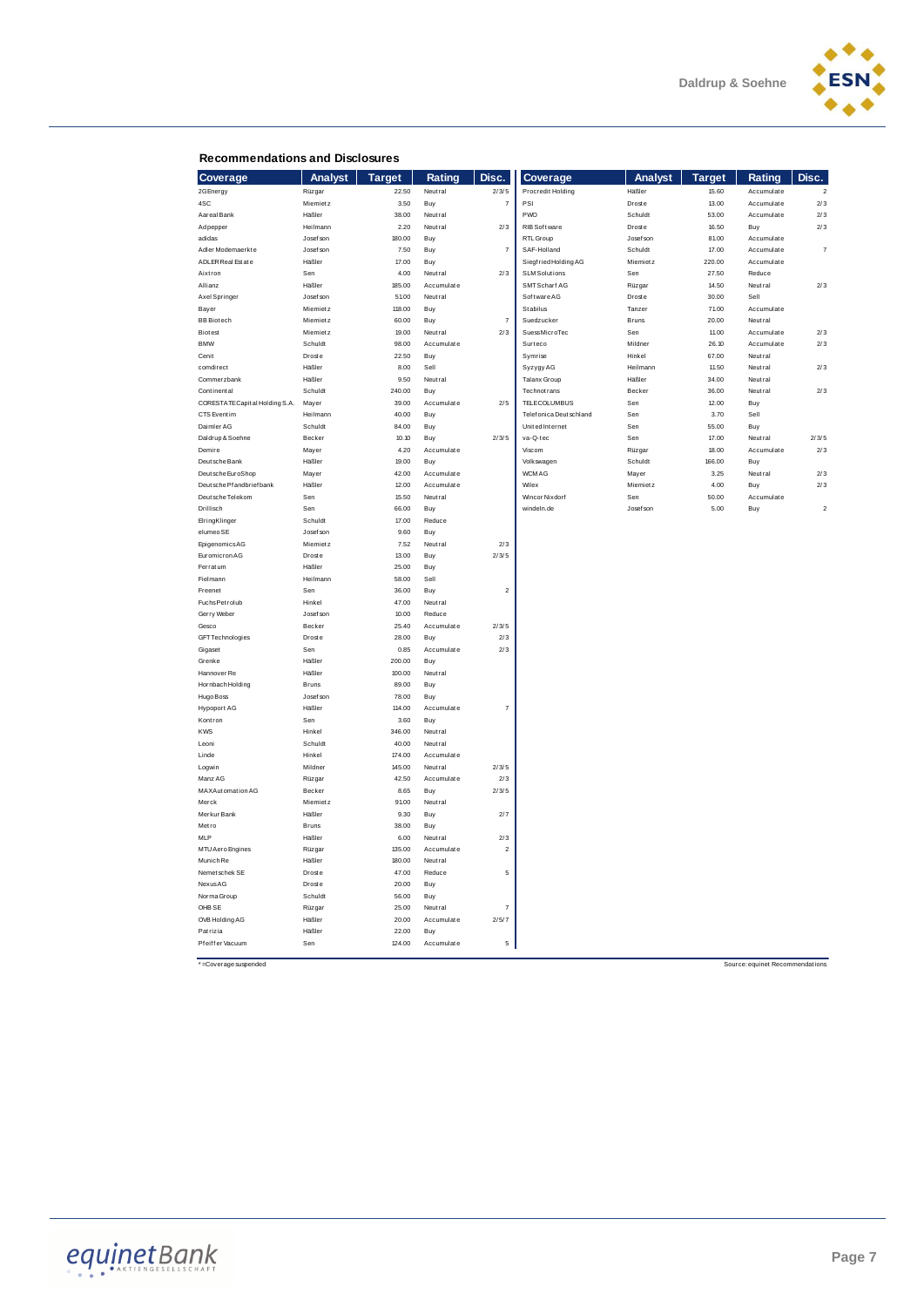### **Notice according to § 34 b (German) Securities Trading Act ("Wertpapierhandelsgesetz")**

This document is issued by Equinet Bank AG ("Equinet Bank"). It has been prepared by its authors independently of the Company, and none of Equinet Bank, the Company or its shareholders has independently verified any of the information given in this document.

Equinet Bank possesses relations to the covered companies as detailed in the table on the previous page. Additional information and disclosures will be made available upon request and/or can be looked up on our website http://www.Equinet Bank-ag.de

1 - Equinet Bank and/or its affiliate(s) hold(s) more than 5% of the share capital of this company calculated under computational methods required by German law

2 - Equinet Bank acts as a designated sponsor for this company, including the provision of bid and ask offers. Therefore, we regularly possess shares of the company in our proprietary trading books. Equinet Bank receives a commission from the company for the provision of the designated sponsor services.

3 – The designated sponsor services include a contractually agreed provision of research services.

4 – Within the last twelve months, Equinet Bank was involved as a lead or co-lead manager in the public offering of securities which are/whose issuer is the subject of this report.

5 – Within the last twelve months, Equinet Bank and/or its affiliate(s) provided investment banking- and/or other consultancy services for this company and/or it's shareholders.

6 - Equinet Bank and/or its affiliate(s) has/have other substantial financial interests in relation to this issuer.

7 – Equinet Bank has entered into an agreement with this company about the preparation of research reports and – in return receives a compensation.

Companies of the Equinet Bank group and/or its directors, officers and employees or clients may take positions in, and may make purchases and/or sales as principal or agent in the securities or related financial instruments discussed in our reports. The Equinet Bank group may provide investment banking and other services to and/or serve as directors of the companies referred to in our reports.

In compliance with Para 5 Sec. 4 of the Ordinance on the Analysis of Financial Instruments (FinAnV) Equinet Bank has realized additional internal and organizational measures, such as specific research guidelines, to prevent or manage conflicts of interest.

Neither the company nor its employees are allowed to receive donations from third parties with a special interest in the content of the analysis.

The salary of the research analysts of Equinet Bank AG does not depend on the investment banking transactions of the company. Nevertheless, this does not rule out the payment of a bonus which depends on the overall financial performance of the bank.

Particular care is taken that the individual performance of each research analyst of Equinet Bank AG is not being assessed by a manager of another business division with similar or same interests.

To assure a highest degree of transparency Equinet Bank AG regularly provides - on a quarterly basis – a summary according to Para 5 Sec. 4 No. 3 of the Ordinance on the Analysis of Financial Instruments (FinAnV). It informs about the overall analysts recommendations and sets them in a relationship to those companies, for which Equinet Bank provided investment banking services within the last twelve months. This summary is published via our website http://www.Equinet Bank-ag.de.

Furthermore, we refer to our conflict of interest policy as well as the German Securities Trading Act (WpHG) and the Ordinance on the Analysis of Financial Instruments (FinAnV) provided in the download area of our website http://www.Equinet Bank-ag.de.

#### **Remarks**

#### **Recommendation System**

Buy - The stock is expected to generate a total return of over 20% during the next 12 months time horizon. Accumulate - The stock is expected to generate a total return of 10% to 20% during the next 12 months time horizon. Hold - The stock is expected to generate a total return of 0% to 10% during the next 12 months time horizon Reduce - The stock is expected to generate a total return of 0 to -10% during the next 12 months time horizon Sell - The stock is expected to generate a total return below -10% during the next 12 months time horizon

#### **Basis of Valuation**

Equinet Bank uses for valuation purposes primarily DCF-Valuations and Sum-Of-The-Parts-Valuations as well as peer group comparisons.

#### **Share prices**

Share prices in this analysis are the German closing prices of the last trading day before the publication.

#### **Sources**

Equinet Bank has made any effort to carefully research all information contained in the analysis. The information on which the analysis is based has been obtained from sources which we believe to be reliable such as, for example, Reuters, Bloomberg and the relevant press as well as the company which is the subject of the analysis. Only that part of the research note is made available to the issuer, who is the subject of the analysis, which is necessary to properly reconcile with the facts. Should this result in considerable changes a reference is made in the research note.

#### **Actualizations**

Opinions expressed in this analysis are our current opinions as of the issuing date indicated on this document. We do not commit ourselves in advance to whether and in which intervals updates are made.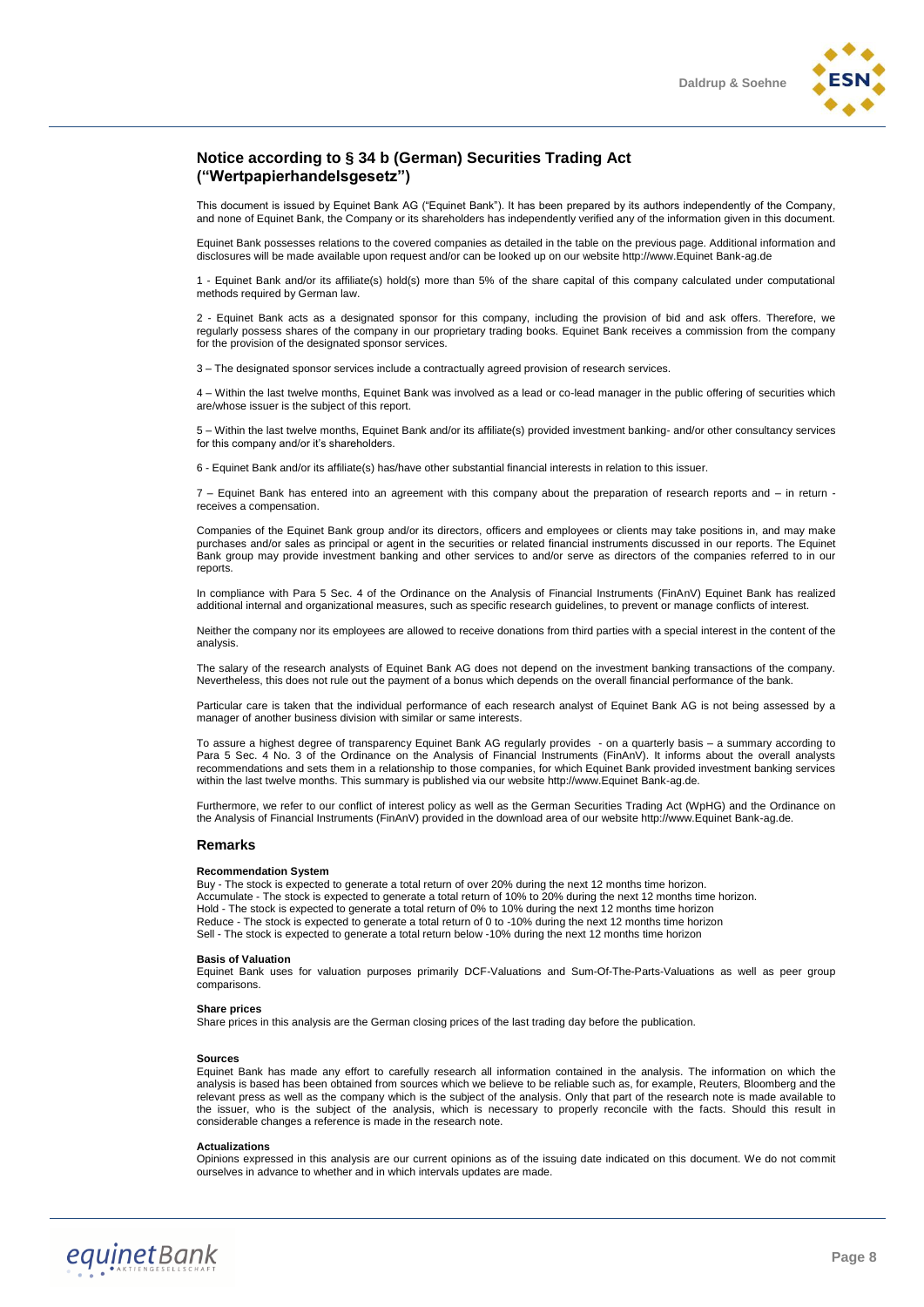

#### **DISCLAIMER**

THE PREPARATION OF THIS DOCUMENT IS SUBJECT TO REGULATION BY GERMAN LAW. THIS DOCUMENT IS BEING SUPPLIED TO YOU SOLELY IN YOUR CAPACITY AS A PROFESSIONAL INSTITUTIONAL INVESTOR FOR YOUR INFORMATION AND MAY NOT BE REPRODUCED OR PASSED ON, DIRECTLY OR INDIRECTLY, TO ANY OTHER PERSON OR PUBLISHED, IN WHOLE OR IN PART, FOR ANY PURPOSE. NEITHER THIS DOCUMENT NOR ANY COPY OF IT MAY BE TAKEN OR TRANSMITTED INTO AUSTRALIA, CANADA OR JAPAN OR DISTRIBUTED, DIRECTLY OR INDIRECTLY, IN AUSTRALIA, CANADA OR JAPAN OR TO ANY RESIDENT THEREOF.

THE DELIVERY OF THIS RESEARCH REPORT TO U.S. PERSONS IN THE UNITED STATES OF AMERICA IS MADE BY AND UNDER THE RESPONSIBILITY OF GSN NA, INC. (REGISTERED WITH THE SEC). THIS RESEARCH REPORT IS ONLY INTENDED FOR PERSONS WHO QUALIFY AS MAJOR U.S. INSTITUTIONAL INVESTORS, AS DEFINED IN SECURITIES EXCHANGE ACT RULE 15A-6, AND DEAL WITH GSN NA, INC. HOWEVER, THE DELIVERY OF THIS RESEARCH REPORT OR SUMMARY TO ANY U.S. PERSON SHALL NOT BE DEEMED A RECOMMENDATION OF GSN NA, INC. TO EFFECT ANY TRANSACTIONS IN THE SECURITIES DISCUSSED HEREIN OR AN ENDORSEMENT OF ANYOPINION EXPRESSED HEREIN. GSN NA, INC. MAY FURNISH UPON REQUEST ALL INVESTMENT INFORMATION AVAILABLE TO IT SUPPORTING ANY RECOMMENDATIONS MADE IN THIS RESEARCH REPORT. ALL TRADES WITH U.S. RECIPIENTS OF THIS RESEARCH SHALL BE EXECUTED THROUGH GSN NA, INC.

THIS DOCUMENT IS FOR DISTRIBUTION IN THE U.K. ONLY TO PERSONS WHO HAVE PROFESSSIONAL EXPERIENCE IN MATTERS RELATING TO INVESTMENTS AND FALL WITHIN ARTICLE 19(5) OF THE FINANCIAL SERVICES AND MARKETS ACT 2000 (FINANCIAL PROMOTION) ORDER 2005 (THE "ORDER") OR (ii) ARE PERSONS FALLING WITHIN ARTICLE 49(2)(A) TO (D) OF THE ORDER, NAMELY HIGH NET WORTH COMPANIES, UNINCORPORATED ASSOCIATIONS ETC (ALL SUCH PERSONS TOGETHER BEING REFERRED TO AS "RELEVANT PERSONS"). THIS DOCUMENT MUST NOT BE ACTED ON OR RELIED UPON BY PERSONS WHO ARE NOT RELEVANT PERSONS. ANY INVESTMENT OR INVESTMENT ACTIVITY TO WHICH THIS DOCUMENT RELATES IS AVAILABLE ONLY TO RELEVANT PERSONS AND WILL BE ENGAGED IN ONLY WITH RELEVANT PERSONS.

THE DISTRIBUTION OF THIS DOCUMENT IN OTHER JURISDICTIONS OR TO RESIDENTS OF OTHER JURISDICTIONS MAY ALSO BE RESTRICTED BY LAW, AND PERSONS INTO WHOSE POSSESSION THIS DOCUMENT COMES SHOULD INFORM THEMSELVES ABOUT, AND OBSERVE, ANY SUCH RESTRICTIONS. BY ACCEPTING THIS REPORT YOU AGREE TO BE BOUND BY THE FOREGOING INSTRUCTIONS. YOU SHALL INDEMNIFY EQUINET BANK AGAINST ANY DAMAGES, CLAIMS, LOSSES, AND DETRIMENTS RESULTING FROM OR IN CONNECTION WITH THE UNAUTHORIZED USE OF THIS DOCUMENT.

This report is for informational purposes only and has no regard to the specific investment objectives, financial situation or particular needs of any specific recipient. This publication is intended to provide information to assist institutional investors in making their own investment decisions, not to provide investment advice to any specific investor. Therefore, investments discussed and recommendations made herein may not be suitable for all investors: readers must exercise their own inde-pendent judgment as to the suitability of such investments and recommendations in the light of their own investment objectives, experience, taxation status and financial position.

The information herein is believed by Equinet Bank to be reliable and has been obtained from sources believed to be reliable, but Equinet Bank makes no representation as to the accuracy or completeness of such information. The information given in this report is subject to change without notice; it may be incomplete or condensed and it may not contain all material information concerning the Company. Opinions expressed herein may differ or be contrary to opinions expressed by other business areas of the Equinet Bank group as a result of using different assumptions and criteria. Equinet Bank is under no obligation to update or keep the information current. Equinet Bank provides data concerning the future development of securities in the context of its usual research activity. However, if a financial instrument is denominated in a currency other than an investor's currency, a change in exchange rates may adversely affect the price or value of, or the income derived from, the financial instrument, and such investor effectively assumes currency risk. In addition, income from an investment may fluctuate and the price or value of financial instruments de-scribed in this report, either directly or indirectly, may rise or fall. Furthermore, past performance is not necessarily indicative of future results. Neither the author nor Equinet Bank accepts any liability whatsoever for any loss howsoever arising from any use of this publication or its contents or otherwise arising in connection herewith, except as provided for under applicable regulations.

Equinet Bank shall only be liable for any damages intentionally caused or which result from any gross negligence of Equinet Bank. Further Equinet Bank shall be liable for the breach of a material obligation of Equinet Bank, however, limited to the amount of the typical foreseeable which shall in no event exceed the amount of EUR 10,000. German law shall be applicable and court of jurisdiction for all disputes shall be Frankfurt/Main (Germany).

#### **Competent Supervisory Authority**:

Bundesanstalt für Finanzdienstleistungsaufsicht -BaFin- (Federal Financial Supervisory Authority) Graurheindorfer Straße 108, 53117 Bonn and Marie-Curie-Str. 24-28, 60439 Frankfurt am Main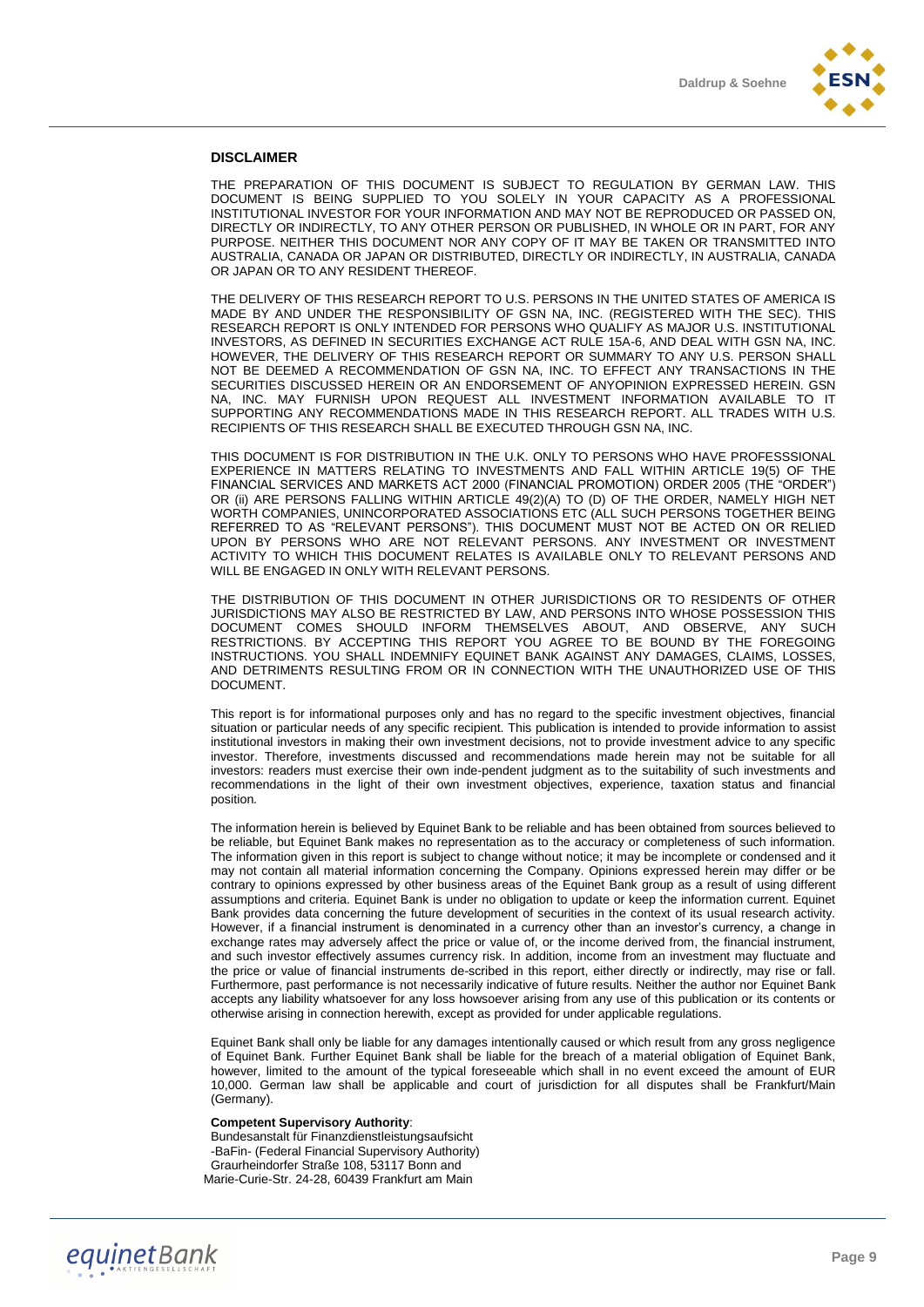

#### **Recommendation history for DALDRUP & SOEHNE**

| <b>Date</b>            |     | <sup>→</sup> nrice           | date          |
|------------------------|-----|------------------------------|---------------|
| 19-Jun-17<br>08-Feb-17 | Buv | 10.                          | n nn<br>ں ے.ں |
|                        | Buv | $\sim$ $\sim$ $\sim$<br>9.5U | 20<br>u.uu    |
|                        |     |                              |               |

*Source: Factset & ESN, price data adjusted for stock splits.*

*This chart shows equinet Bank continuing coverage of this stock; the current analyst may or may not have covered it over the entire period. Current analyst: Winfried Becker (since 11/01/2017)*

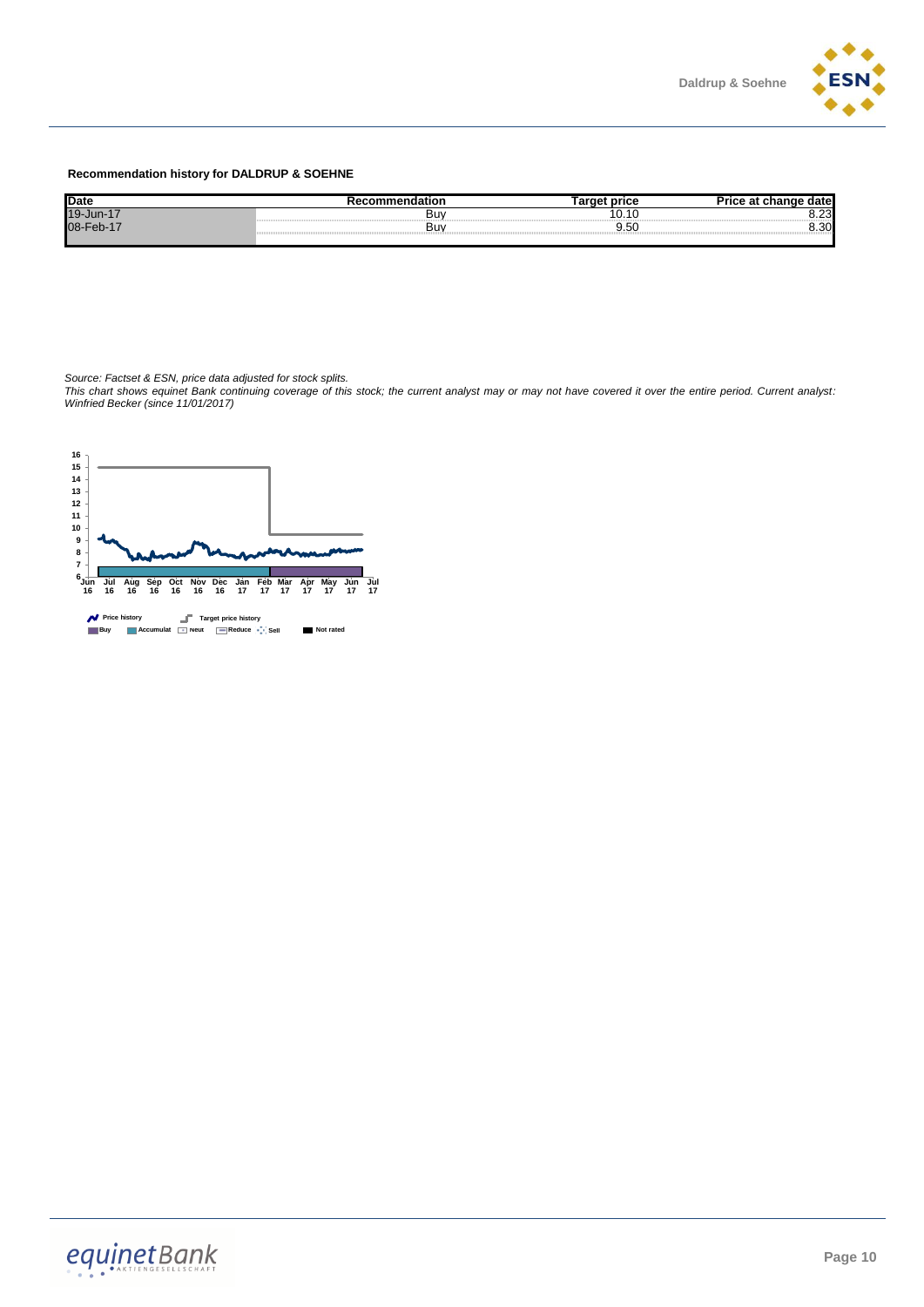

# **ESN Recommendation System**

The ESN Recommendation System is **Absolute**. It means that each stock is rated on the basis of a **total return**, measured by the upside potential (including dividends and capital reimbursement) over a **12 month time horizon**.

| REDHCE. |     | NEUTRAL ACCUMULATE |  |
|---------|-----|--------------------|--|
|         | -n. | EQ                 |  |

The ESN spectrum of recommendations (or ratings) for each stock comprises 5 categories: **Buy (B), Accumulate (A), Neutral (N), Reduce (R) and Sell (S)**.

Furthermore, in specific cases and for a limited period of time, the analysts are allowed to rate the stocks as **Rating Suspended (RS)** or **Not Rated (NR)**, as explained below.

#### **Meaning of each recommendation or rating:**

- **Buy**: the stock is expected to generate total return of **over 15%** during the next 12 months time horizon
- **Accumulate:** the stock is expected to generate total return of **5% to 15%** during the next 12 months time horizon
- **Neutral**: the stock is expected to generate total return of **-5% to +5%** during the next 12 months time horizon
- **Reduce**: the stock is expected to generate total return of **-5% to -15%** during the next 12 months time horizon
- **Sell**: the stock is expected to generate total return **under -15%** during the next 12 months time horizon
- **Rating Suspended**: the rating is suspended due to a change of analyst covering the stock or a capital operation (take-over bid, SPO, …) where the issuer of the document (a partner of ESN) or a related party of the issuer is or could be involved
- **Not Rated**: there is no rating for a company being floated (IPO) by the issuer of the document (a partner of ESN) or a related party of the issuer

Certain flexibility on the limits of total return bands is permitted especially during higher phases of volatility on the markets

#### **Equinet Bank Ratings Breakdown**



For full ESN Recommendation and Target price history (in the last 12 months) please see ESN Website [Link](http://www.esnpartnership.eu/research_and_database_access) Date and time of production: *19 June 2017: 7:11 CET* First date and time of dissemination: *19 June 2017: 7:16 CET*